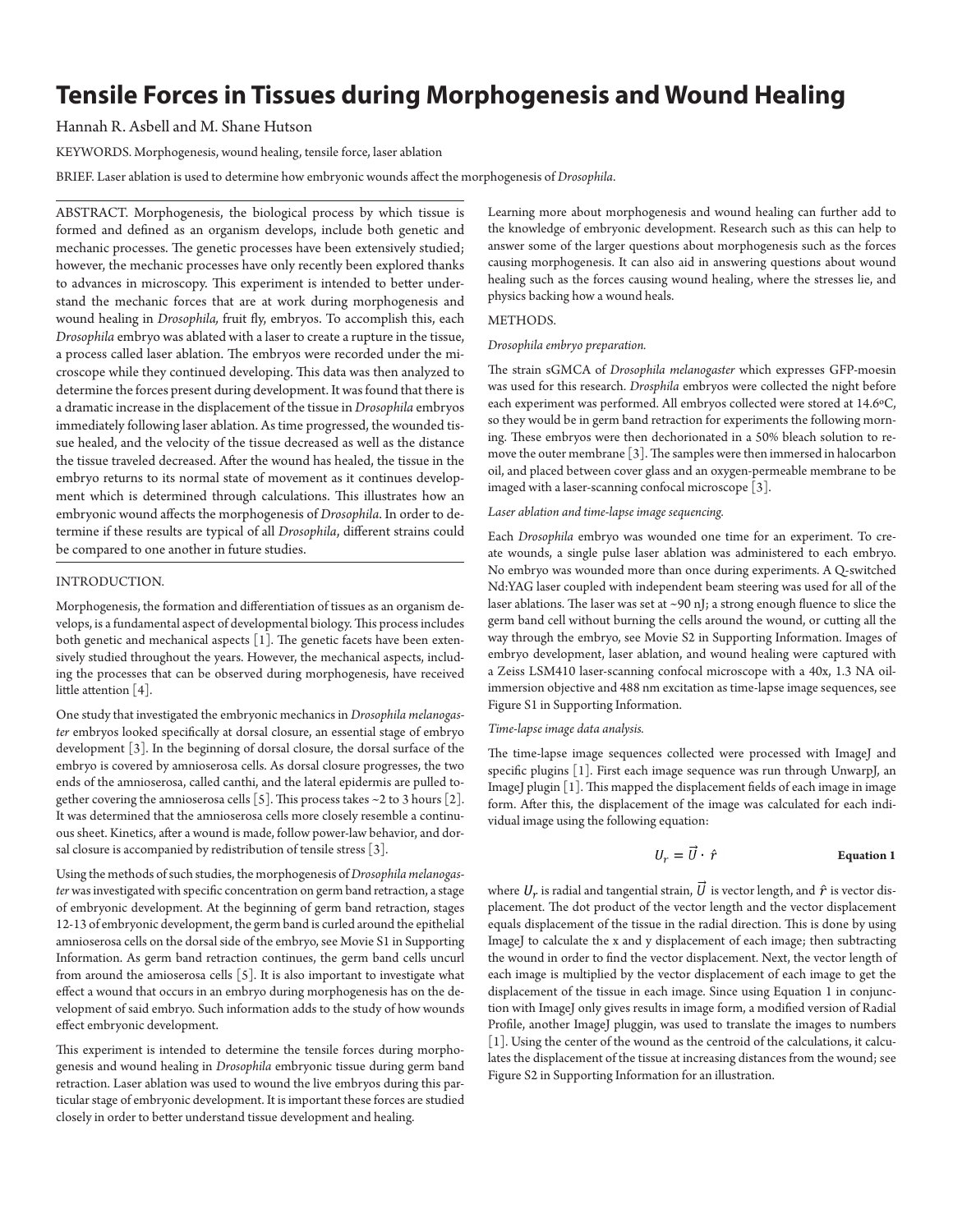#### RESULTS.

It was found that the greatest velocity of tissue movement in the embryo occurred at the center of the wound and decreased the further away the tissue was from the center of the wound. The overall velocity decreased with time.



Figure 1. Displacement of embryonic tissue during germ band retraction in *Drosophila*. Each line corresponds to a single image of a time-lapse video; images were taken with a 20 second time delay. Laser ablation occurs in the germ band around line 4. Expansion of the wound ends around line 14, and wound healing occurs for the remainder of the graph.

In Figures 1 and 2, the x-axis displays the distance from the center of the wound the tissue was when its velocity was calculated. Each individual line represents a single image in a time-lapse image sequence from one laser ablation experiment. Each line in Figure 1 and 2 is building upon the previous line meaning each line displays its own displacement plus the previous images' displacement. This is so the increase in velocity or lack thereof is clearly visible from line to line, image to image, as time progresses.

Figure 1 illustrates the displacement of embryonic tissues over time. Each image was taken with a 20 second time delay. Laser ablation in this particular experiment occurs around line 4, the 4<sup>th</sup> line from the bottom of the graph, and expansion continues until line 14. After line 14, wound healing begins, and continues to the end of this experiment. As shown in Figure 1, the largest gap between lines occurs between lines 4 and 5. There is a great amount of displacement of embryonic tissue until expansion ends. Once wound healing begins, there is noticeably less displacement of embryonic tissue.

Figure 2 illustrates the displacement of embryonic tissues over time as well. Each image was taken with a 30 second time delay. The difference in these time delay of Figure 1 and 2 is due to the fact that the events in Figure 2 occur at a slower pace than Figure 1. In order to take good quality images throughout the entire experiment, it is necessary to increase the time delay between images when possible. When an image is taken of a specimen under a microscope, it is exposed to excess light. When this happens too often, photo bleaching of the images occurs which means it becomes very difficult to take a clear image of the specimen.

As shown in Figure 2, displacement of embryonic tissue decreases until wound healing ends. Once wound healing ends, displacement of embryonic tissue returns to a natural rate of displacement.

Figures 1 and 2 are both from the same experiment. These graphs are representative of the results from the other experiments that took place during the course of this study.



**Figure 2.** Displacement of embryonic tissue during germ band retraction in *Drosophila*. Each line corresponds to a single image of a time-lapse video; images were taken with a 30 second time delay. Wound healing is occurring when these images were taken.

## DISCUSSION.

Immediately following laser ablation and as wound healing occurs, the greatest displacement of tissue is at the center of the wound. The velocity steadily decreases with distance from the center of the wound (Figure 1 and 2). The largest difference in displacement occurs between the first 20 seconds of laser ablation. Therefore, there is a sudden increase in displacement due to the laser ablation, or when an embryo is wounded during morphogenesis. The tissue in the embryo continues to have a greater displacement as the wound expands. As wound healing progresses, the displacement of the tissue dramatically decrease over all. Displacement returns to the normal movement of the tissue of this stage of development. During germ band retraction, the tissue is moving at a constant rate disassociating from the amnioserosa cells. This all illustrates what is physically happening as morphogenesis and wound healing occur.

These results were expected because the tissue movement during and immediately after laser ablation was similar to that observed in similar studies using laser ablation in *Drosophila* [2,3]. In further studies, different strains of *Drosophila* could be compared to determine if these results are typical of all *Drosophila* or just of the strain sGMCA which was used in this study. Since the strain of *Drosophila* used in this study is a mutant strain, there could potentially be slightly different results if this study was conducted on another strain of *Drosophila*.

ACKNOWLEDGMENTS. I would like to thank Dr. Shane Hutson, Assistant Professor of Physics at Vanderbilt University, for inspiring the general idea of the project, and for providing guidance for the data analysis. I would like to thank Dr. Xiaoyan Ma, Postdoc Research Associate at Vanderbilt University, for training me on the uses of the laser -microsurgery system and confocal microscope. I would like to thank David Mashburn, Graduate Student at Vanderbilt University, for assisting with editing a program to assist with the data analysis. I would also like to thank Dr. Angela Eeds, Director of the School for Science and Math at Vanderbilt, Dr. Jonathan Creamer, Senior Educator of the School for Science and Math at Vanderbilt, and Dr. Chris Vanags, Associate Director of the Center for Science Outreach at Vanderbilt University and Instructor at the School for Science and Math at Vanderbilt, for reviewing documents and assisting with the overall project.